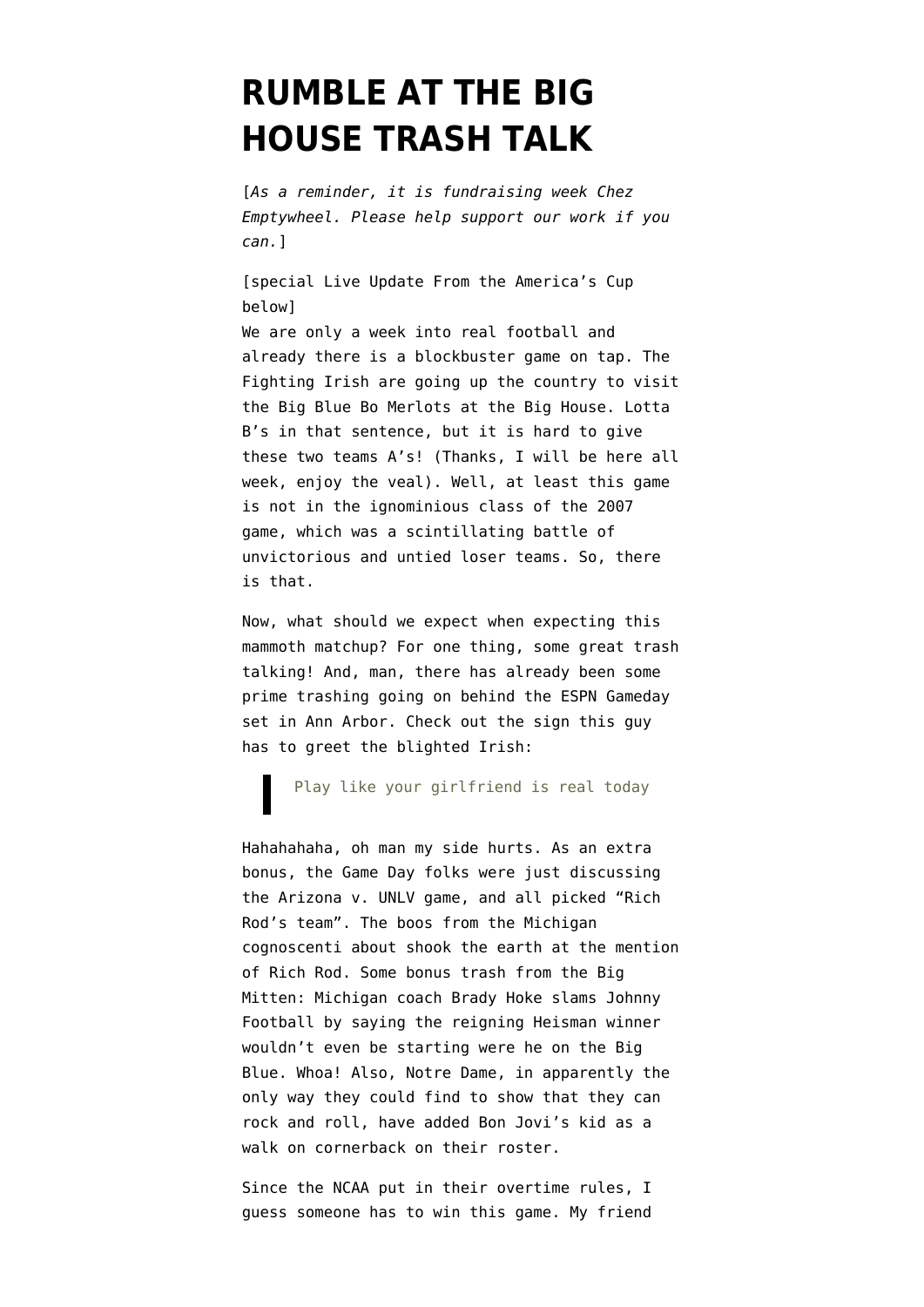Armando (who weekly does a series of picks at Talk Left) has the Domers and the 4 points. Naw, Big Blue all the way baybee! Also on tap today is Jim White and Armando's Florida Gators hooking up in South Beach with the Miami Hurricanes. This game is far from what it once might would have been, but still could be good. Canes in a big home upset. The other really sweet matchup is South Carolina at Georgia. Clemson clocked the Bulldogs in the first week. Hard to see the Dawgs going 0-2 to start the year, but I am rolling with the 'Ole Ball Coach and his Cocks.

Well then, off to the NFL we go. The only game of note in the pros is The Cheese versus The Niners. Is san Fran as good as they looked last year? Does Colin Kaepernick have too many weapons now that he has Anquan Boldin to go with Vernon Davis and Frank Gore et. al? Who in the world is playing on Green Bay's offensive line at this point and what will the Pack do for a QB when Aaron Rodgers gets his clock cleaned because of that porous O-Line? This REALLY pains me to say it, but Niners roll at home.

Couple of other pro games of note, namely the Sunday and Monday Night games. SNF is the Gents at the Owboys. Jerry Jones says he is [so excited](http://www.cbssports.com/nfl/eye-on-football/23461920/jerry-jones-cant-sleep-because-hes-so-excited-about-2013-cowboys) [he has insomnia.](http://www.cbssports.com/nfl/eye-on-football/23461920/jerry-jones-cant-sleep-because-hes-so-excited-about-2013-cowboys) Think Good Eli will show up to give Jerry indigestion too? Not me, nope this is early in the season and the Cowboys will dredge up some more usual hollow hope for the hometown. But they play again, and Eli will own that one. On MNF we have teh Iggles at the Skins. The much awaited debut of the Chip Kelly Quack Attack run by Mike Vick in the NFL, and the return of the rebuilt RGIII. This is a very tough call. Slight edge to Skins because they are at home, Kelly needs time to have his offense gel and Philly's defense is a question mark. If vick stays healthy and productive though, watch out. A real sleeper game is the Cardinals at the Rams. Both teams are WAY improved. Watch out for Larry Fitzgerald now that he has Carson Palmer instead of a string of scrubs throwing to him, and the Card's defense should be solid once again.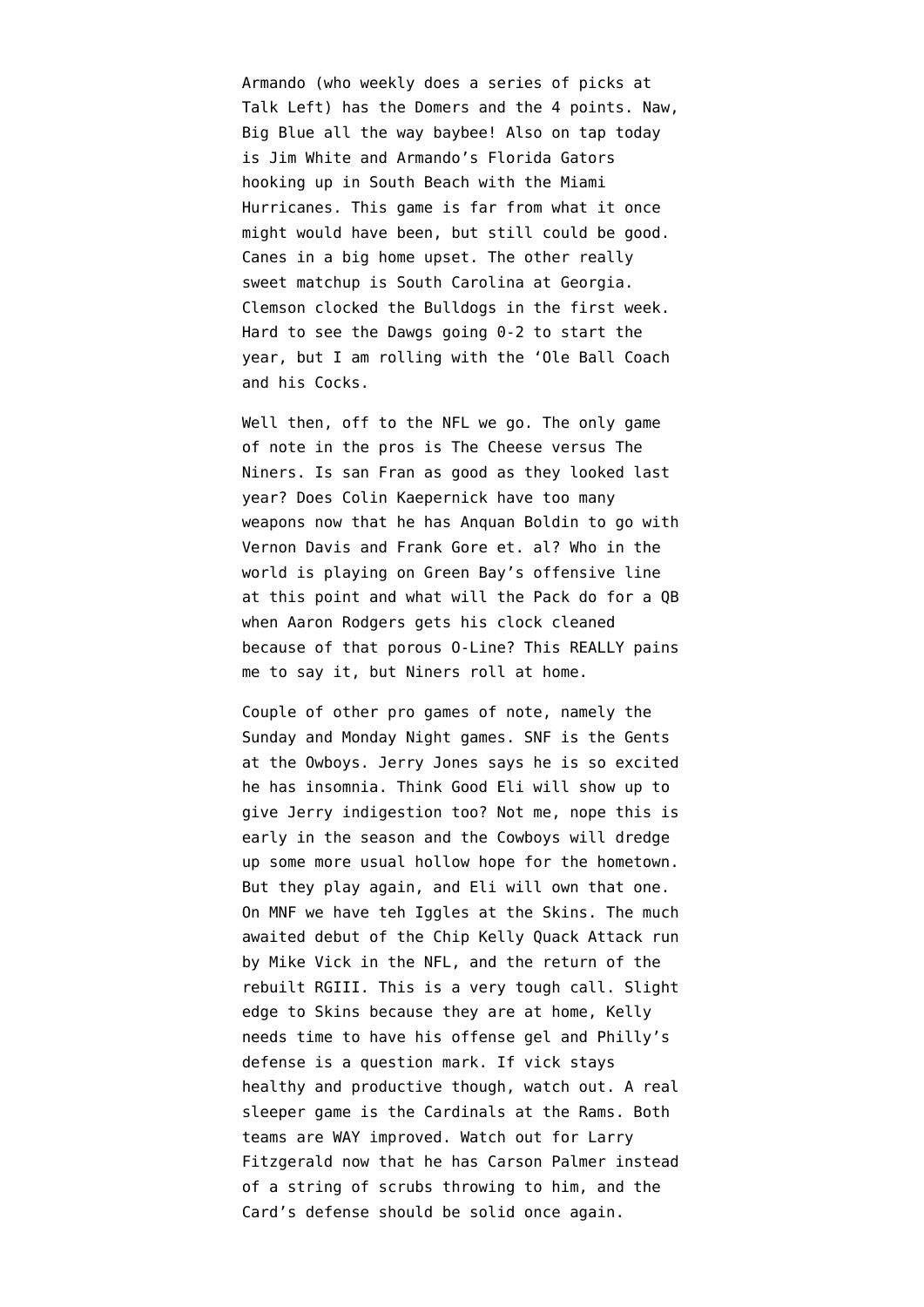Lastly, this weekend is the [Italian Grand Prix.](http://www.formula1.com/races/in_detail/italy_905/circuit_diagram.html) There are a few MUST watch races on the Formula One calendar, and Monza is at the top. It always is, but there may be weather Sunday, which could seriously skew things and turn it into really compelling theatre. I was up for qualifying this morning and am sad to report the Red Bulls, led by Sebastian Vettel, have [locked out the front](http://www.worldcarfans.com/113090762584/red-bull-dominate-italian-grand-prix-qualifying-results) [row.](http://www.worldcarfans.com/113090762584/red-bull-dominate-italian-grand-prix-qualifying-results) Nico Hulkenberg surprisingly got his Sauber into P3, with Felipe Massa and Fernando Alonso in P4 and P5 respectively. The buzz everywhere is that this race, at effectively Ferrari's home track, will likely decide Massa's future. Out qualifying Fernando is a good start, but the result is what will matter. Massa is almost certainly driving for his future in F1 at all with Kimi Raikkonen's potential return to Maranello lurking. The one thing in Massa's favor is that Alonso wants no part of Kimi returning to the fold. Should be an interesting race and it goes off at 8:00 am EST on NBCSports.

THIS JUST IN: SPECIAL LIVE UPDATE FROM THE AMERICA'S CUP RACE!

This is from our very own fearless Emptywheel Roving Reporter Rosalind, hot off the wires!



"Greetings Wheelies! it is I Rosalind, Roving Reporter. The Emptywheel assignment editor forced me to spend the weekend in San Francisco. Temp in the 80s, clear blue skies, giant boats flying across the water. Good times.

When we last met, I was waxing rhapsodic over the America's Cup Sailing races finally coming to San Francisco, one of the most perfect natural venues for a sailboat race. Alas, Larry Ellison, Mr.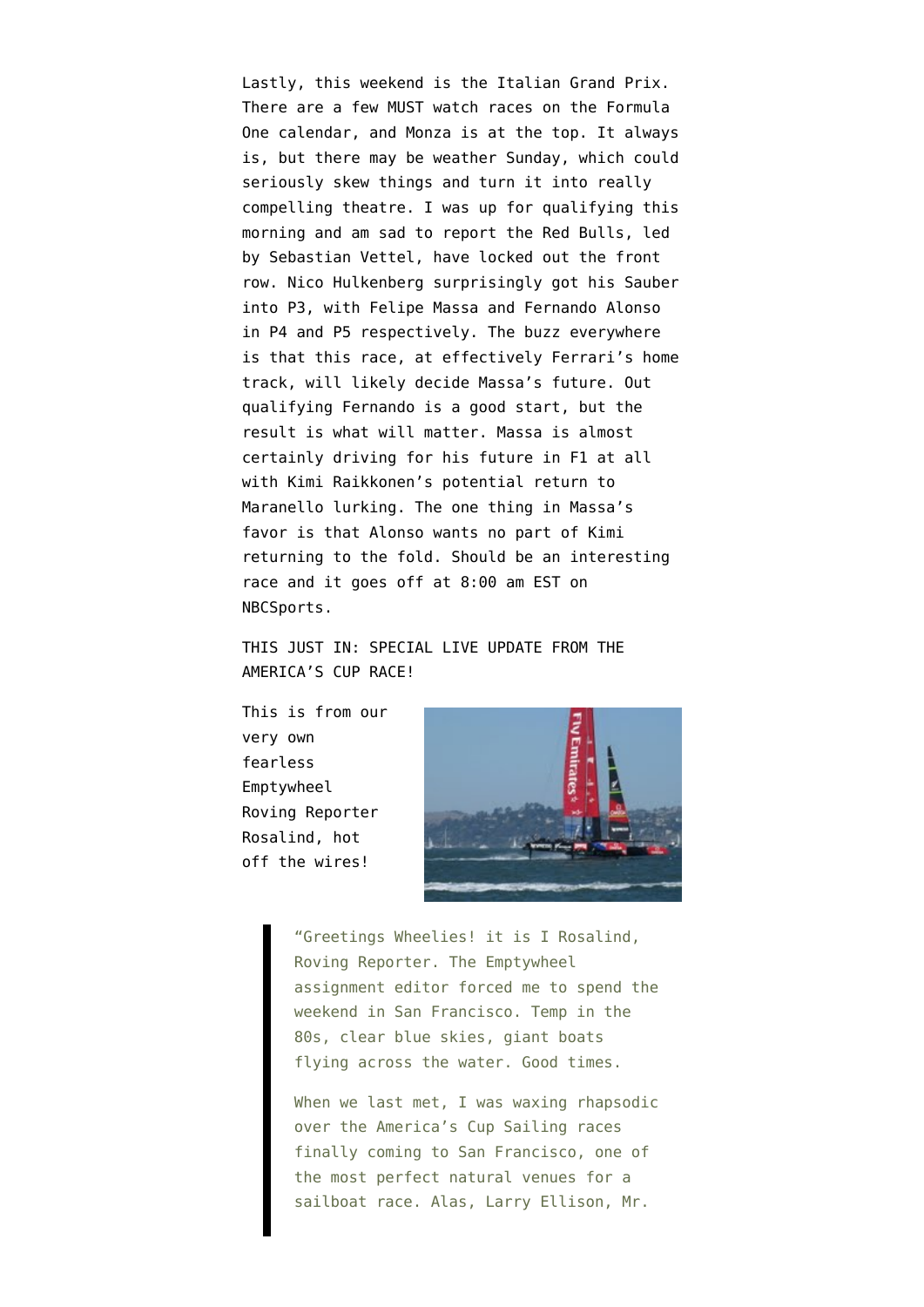Oracle, as defender of the Cup got to chose the new boat design and went with a radical new approach: giant catamarans with towering fixed wings that can go really really fast – 50 mph fast – but are wickedly unstable in the SF Bay conditions.

Two destroye d boats and one crew member's death later, the



official America's Cup finals kicked off today, after a summer Challenger series where the only suspense was which boat was gonna break down first. Truthfully. I really wanted to blow off this trip, but you know how stern the EW taskmaster can be. So here I am, in glorious weather surrounded by tourists from around the World and SF citizens from all about and happy happy shopkeepers loving the influx of customers. The races are free to all, just head to the waterfront and pick a spot. Grandstands free for the public are near the Marina Green.

## A

relative treated me to a receptio n last night at the St Francis



Yacht Club where the Italian engineers responsible for figuring out Computational Flow Dynamics made a lot of sense for why this new Wing technology will have other applications